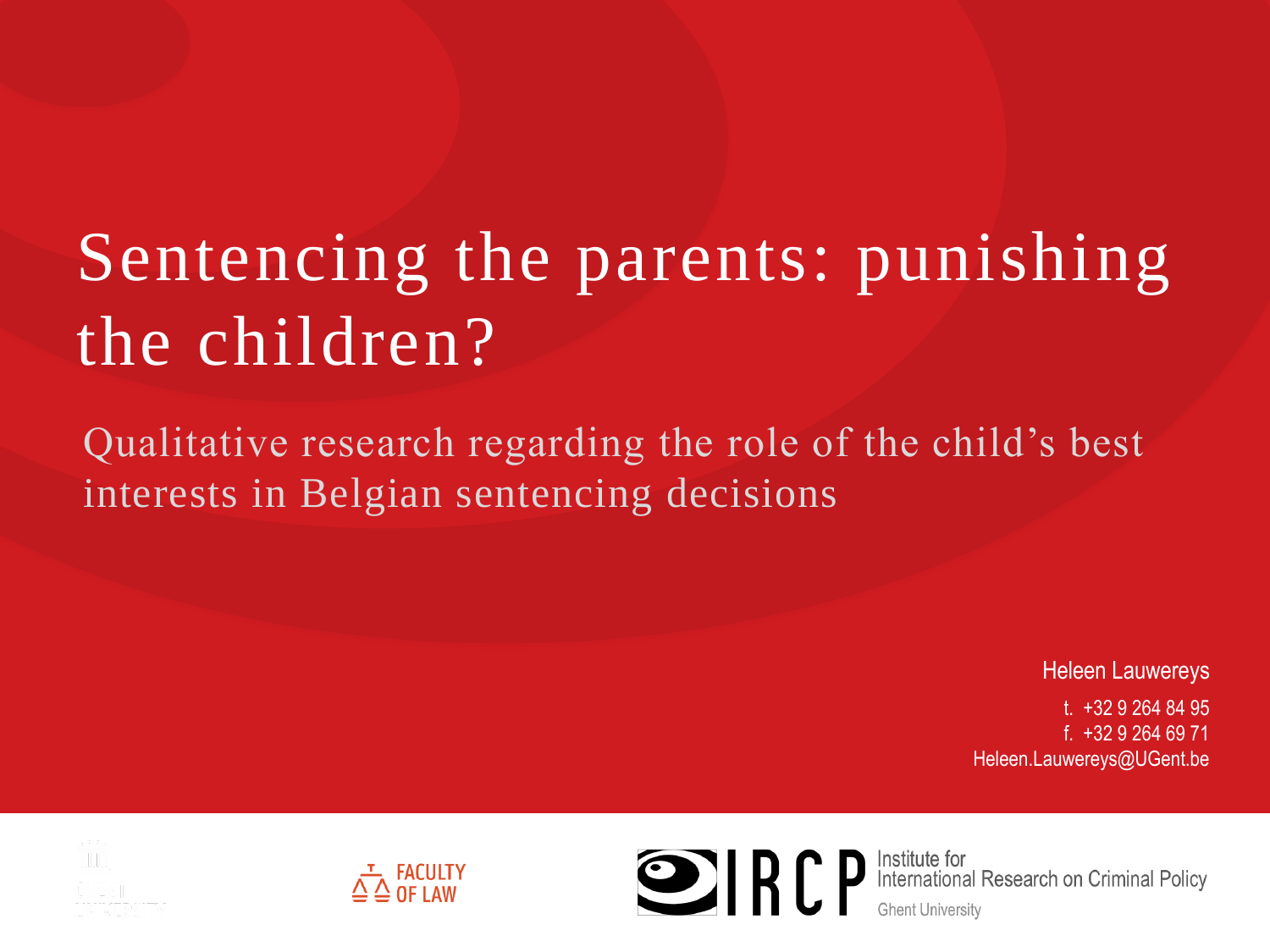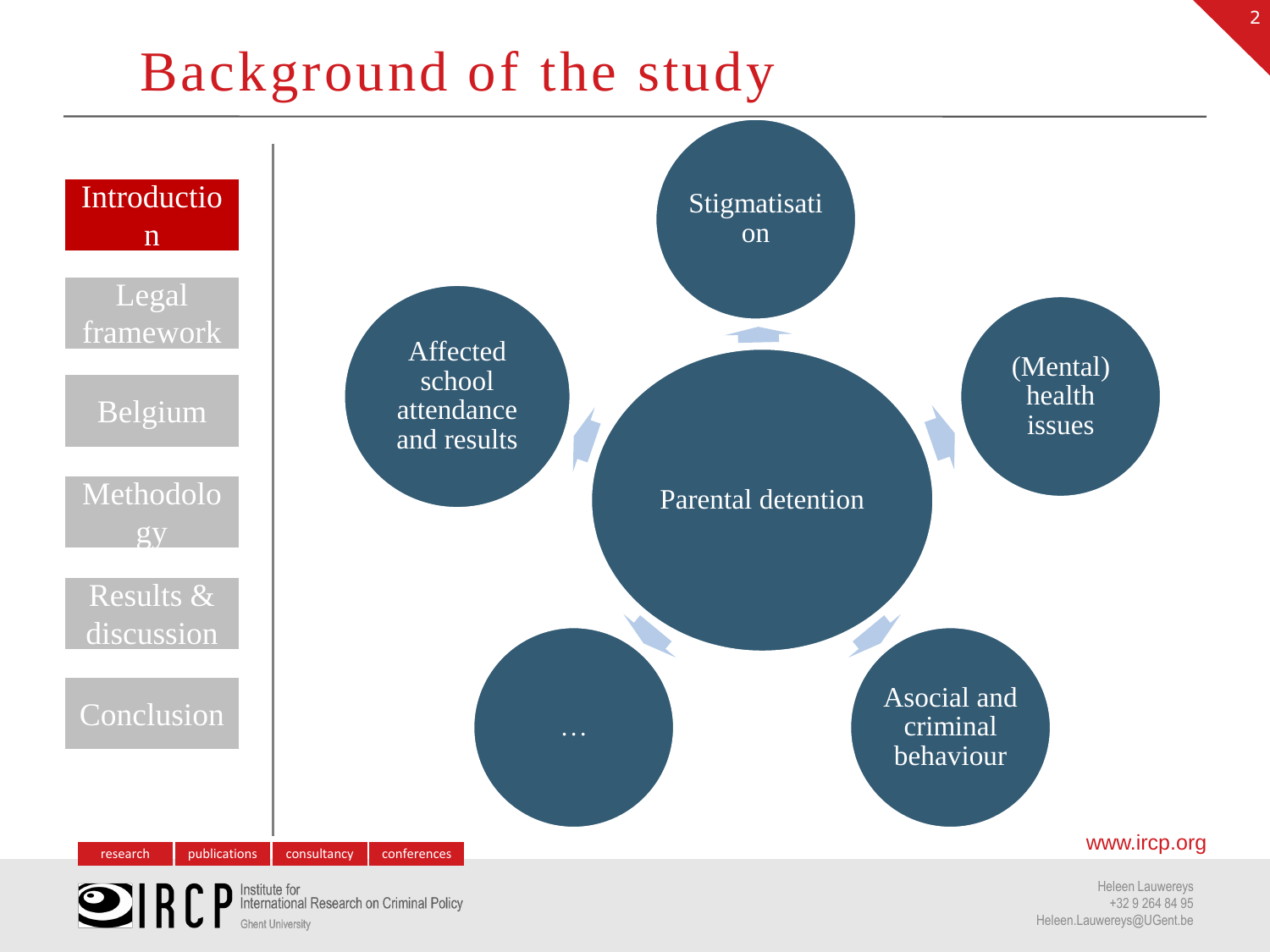

# 800 000 children

affected by parental imprisonment within the European Union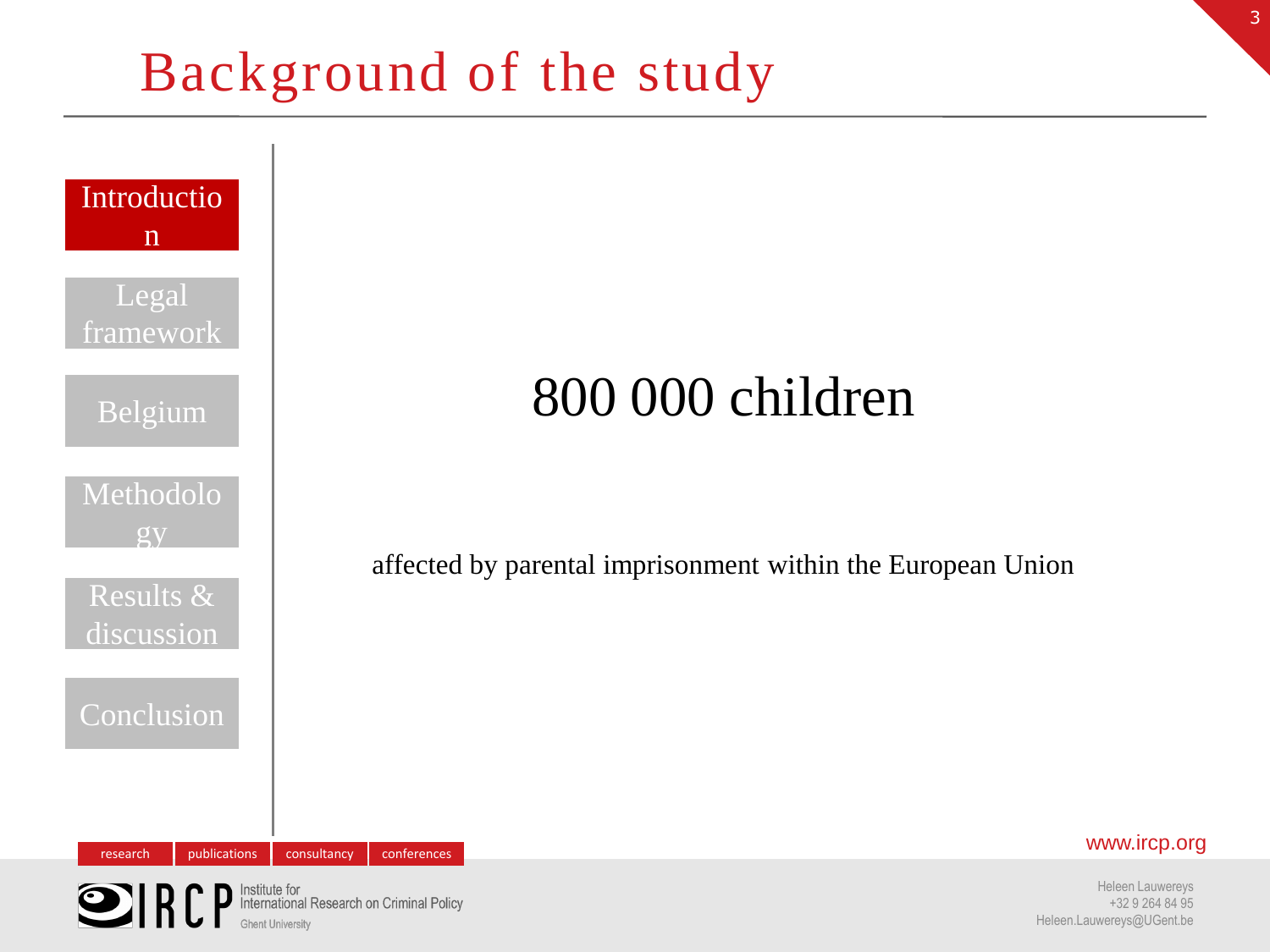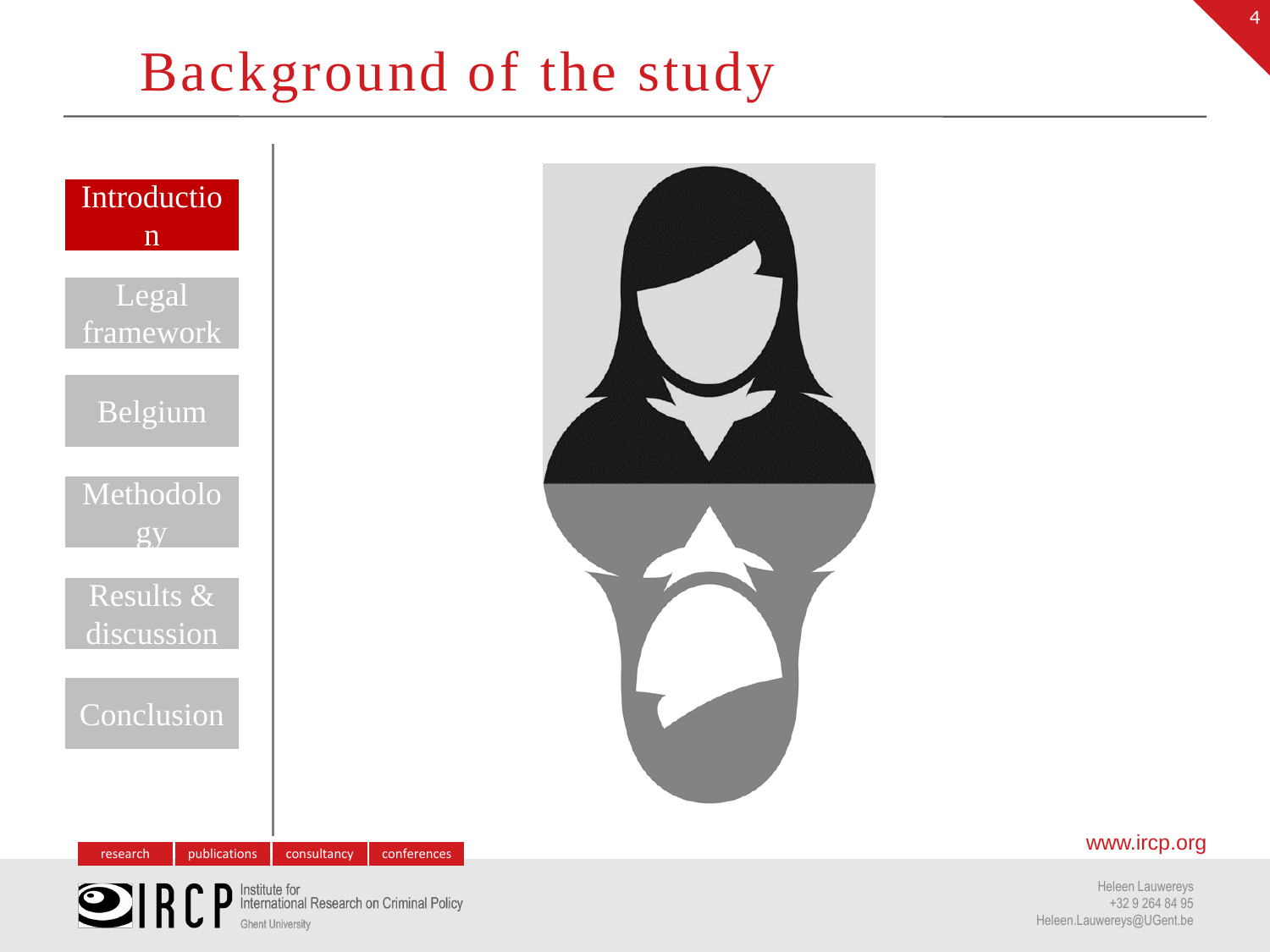

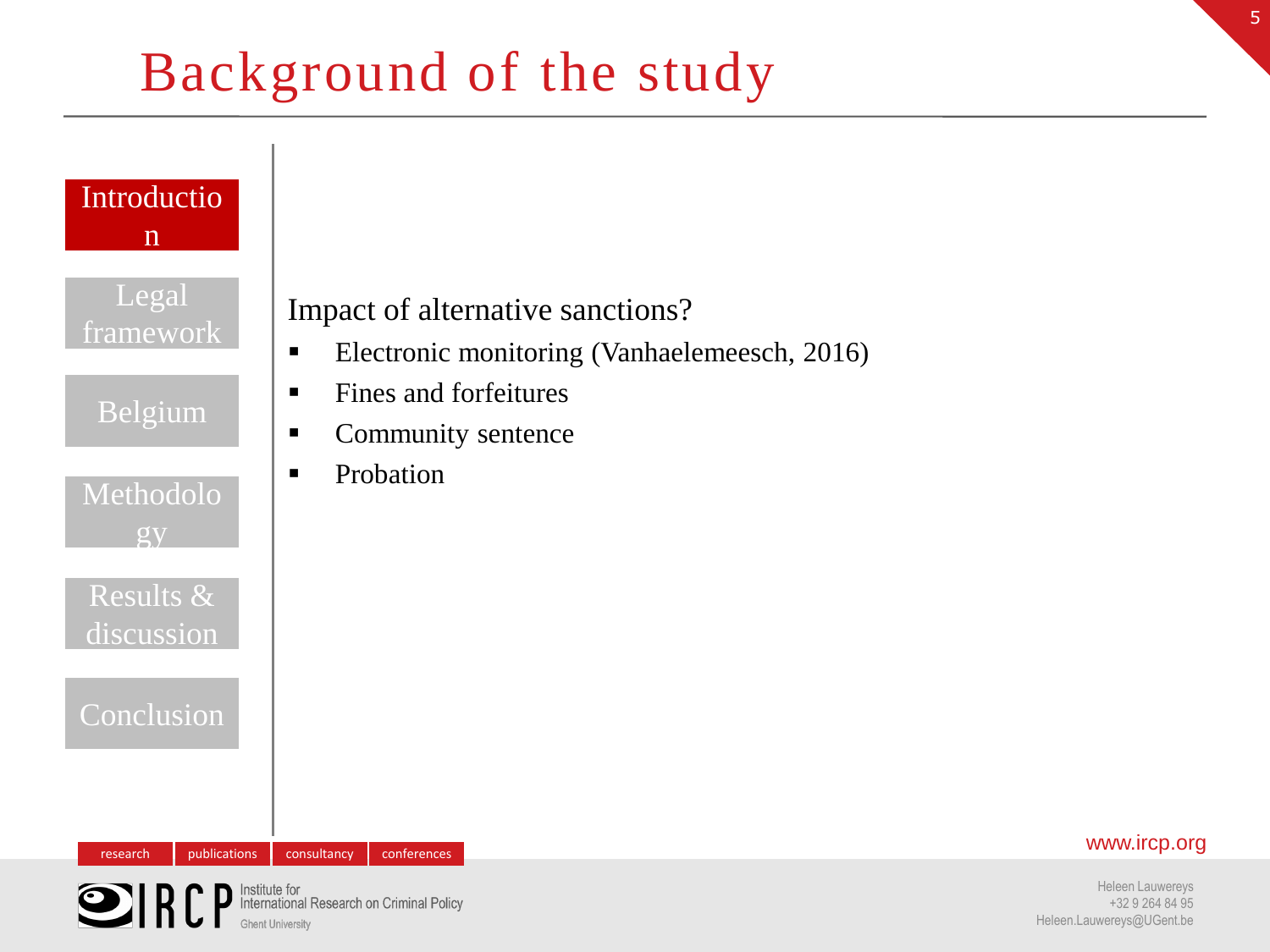## Article 3(1) UN Convention on the Rights of the Child





Heleen Lauwereys +32 9 264 84 95 Heleen.Lauwereys@UGent.be 6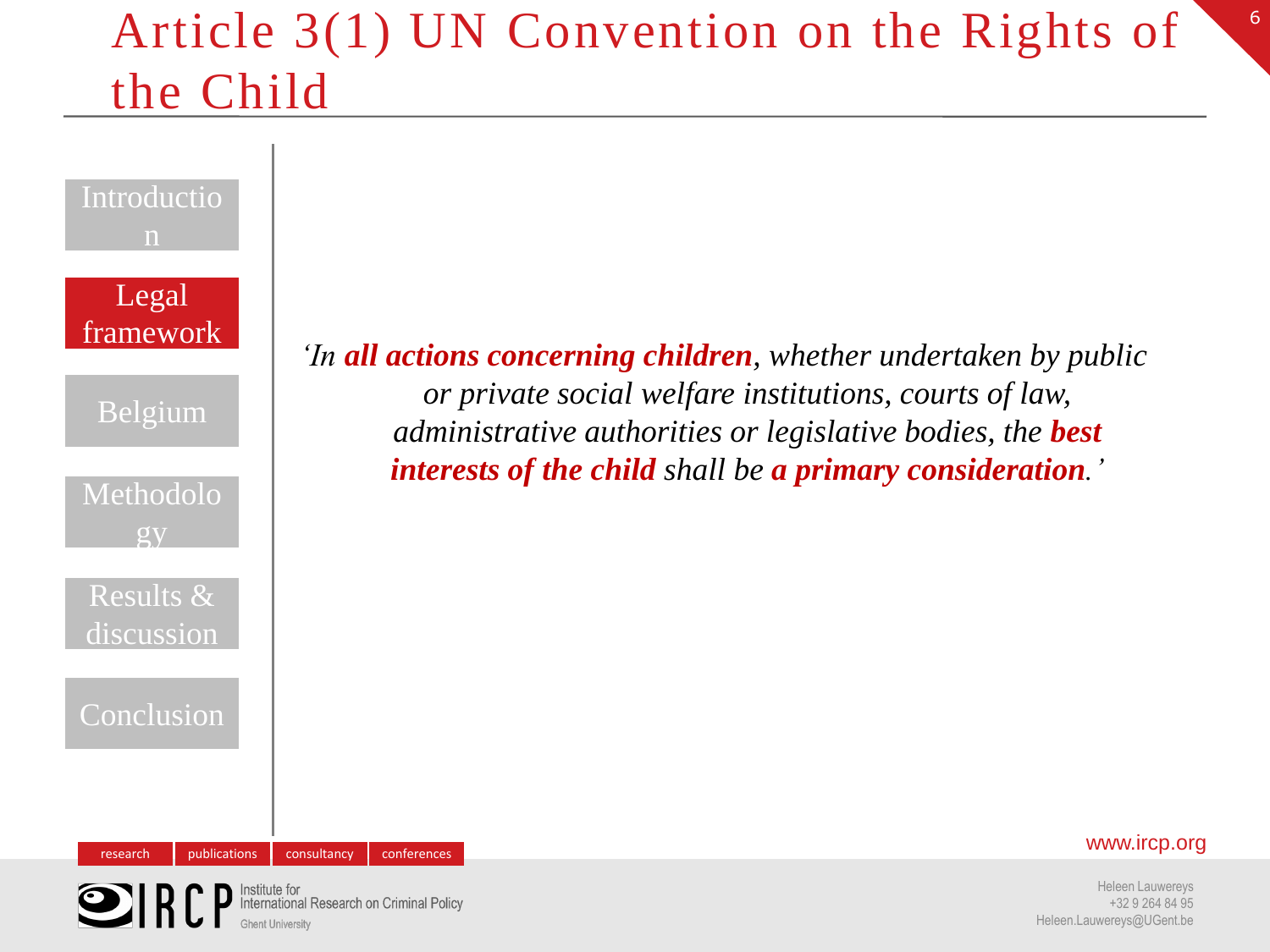# Article 3(1) UN Convention on the Rights of the Child

## Introductio n

Legal framework

Belgium

Methodolo gy

Results & discussion

Conclusion

*'The Committee emphasises that in sentencing parent(s) and primary caregivers, noncustodial sentences should, wherever possible, be issued in lieu of custodial sentences, including in the pre-trial and trial phase. Alternatives to detention should be made available and applied on a case-by-case basis, with full consideration of the likely impacts of different sentences on the best interests of the affected child(ren).'*

Committee on the Rights of the Child, 30 September 2011, Report and Recommendations of the Day of General Discussion on "children of incarcerated parents"

### research publications consultancy conferences conferences www.ircp.org

7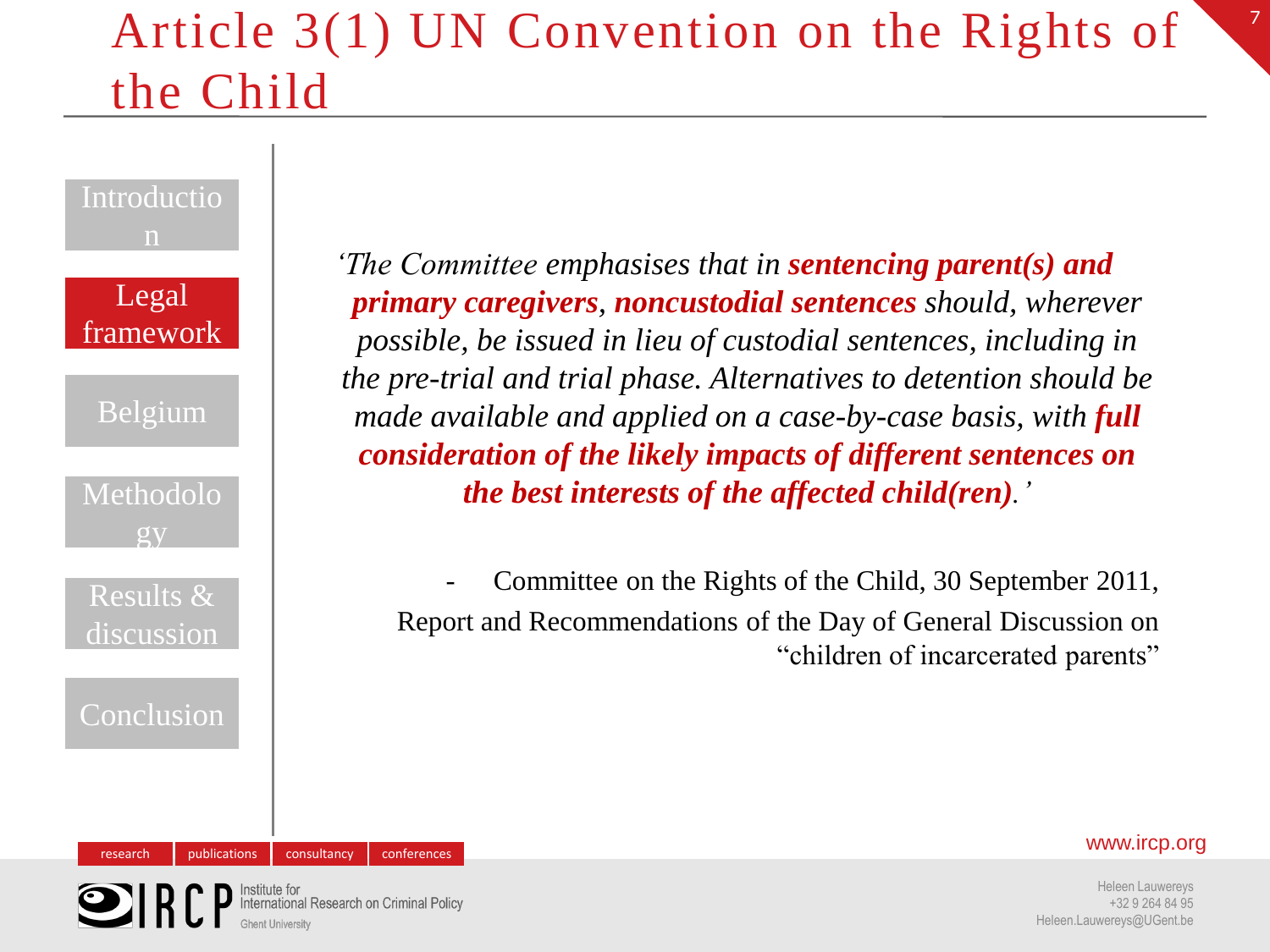# Regional developments



*'When a custodial sentence is being contemplated, the rights and best interests of any affected children shall be taken into consideration and alternatives to detention be used as far as possible and appropriate, especially in the case of a <i>parent who is a primary caregiver.'*

- Raad van Europa, Recommendation 4 April 2018 concerning Children of Imprisoned Parents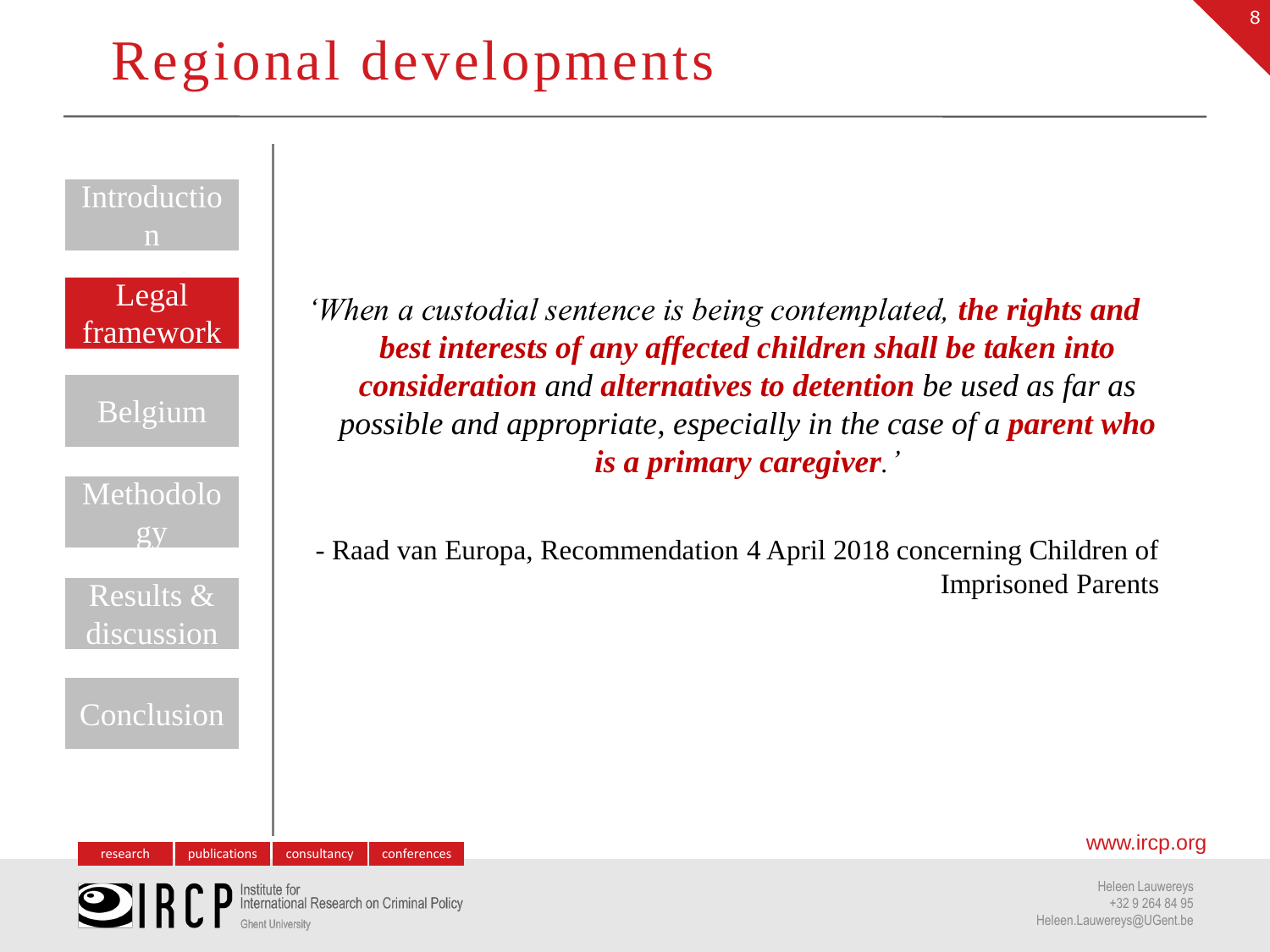# No best interests obligation …



Institute for<br>International Research on Criminal Policy  $\bigcirc$ ir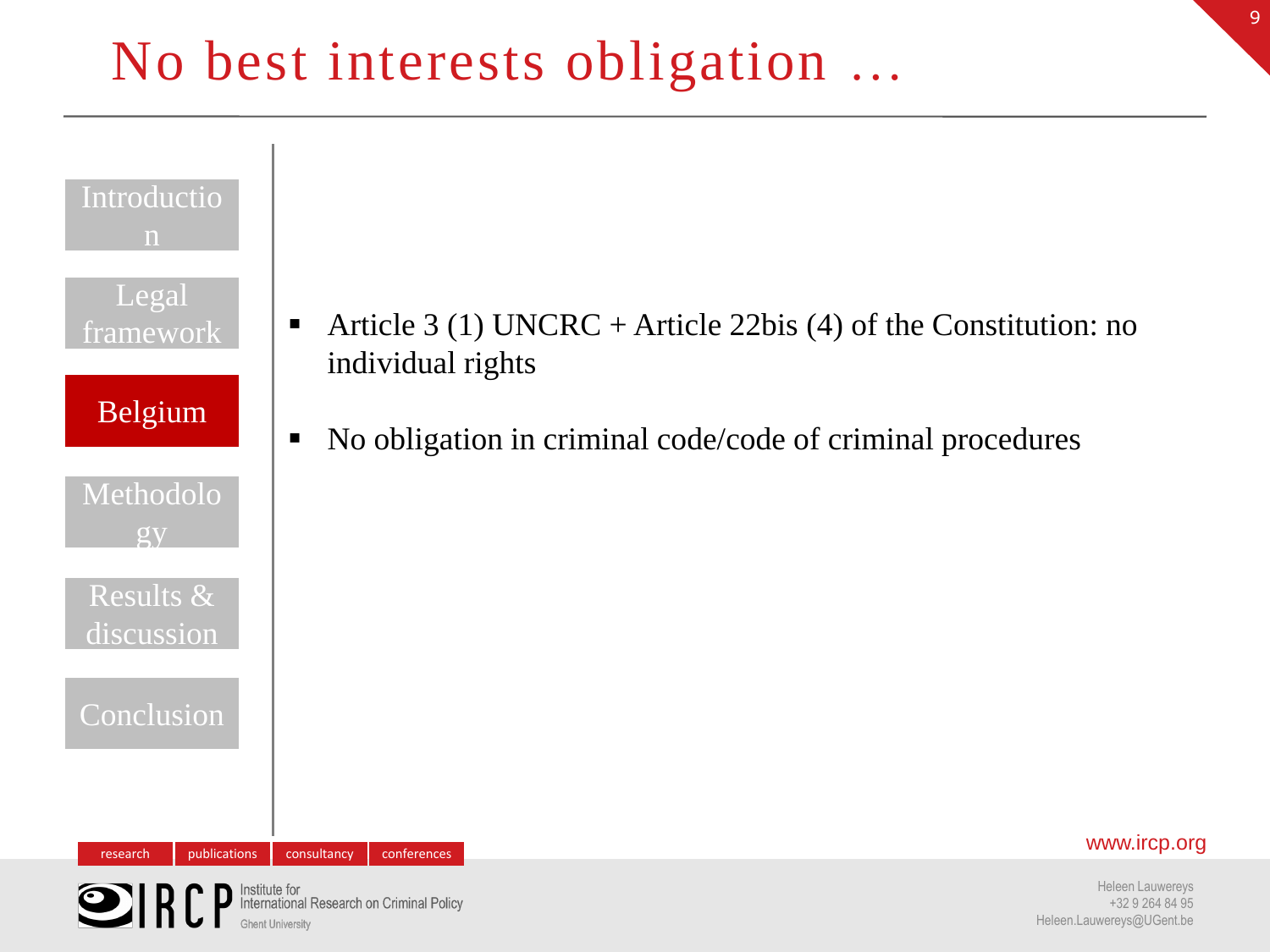# But a possibility



### research publications consultancy conferences conferences www.ircp.org

Heleen Lauwereys +32 9 264 84 95 Heleen.Lauwereys@UGent.be

nstitute for<br>nternational Research on Criminal Policy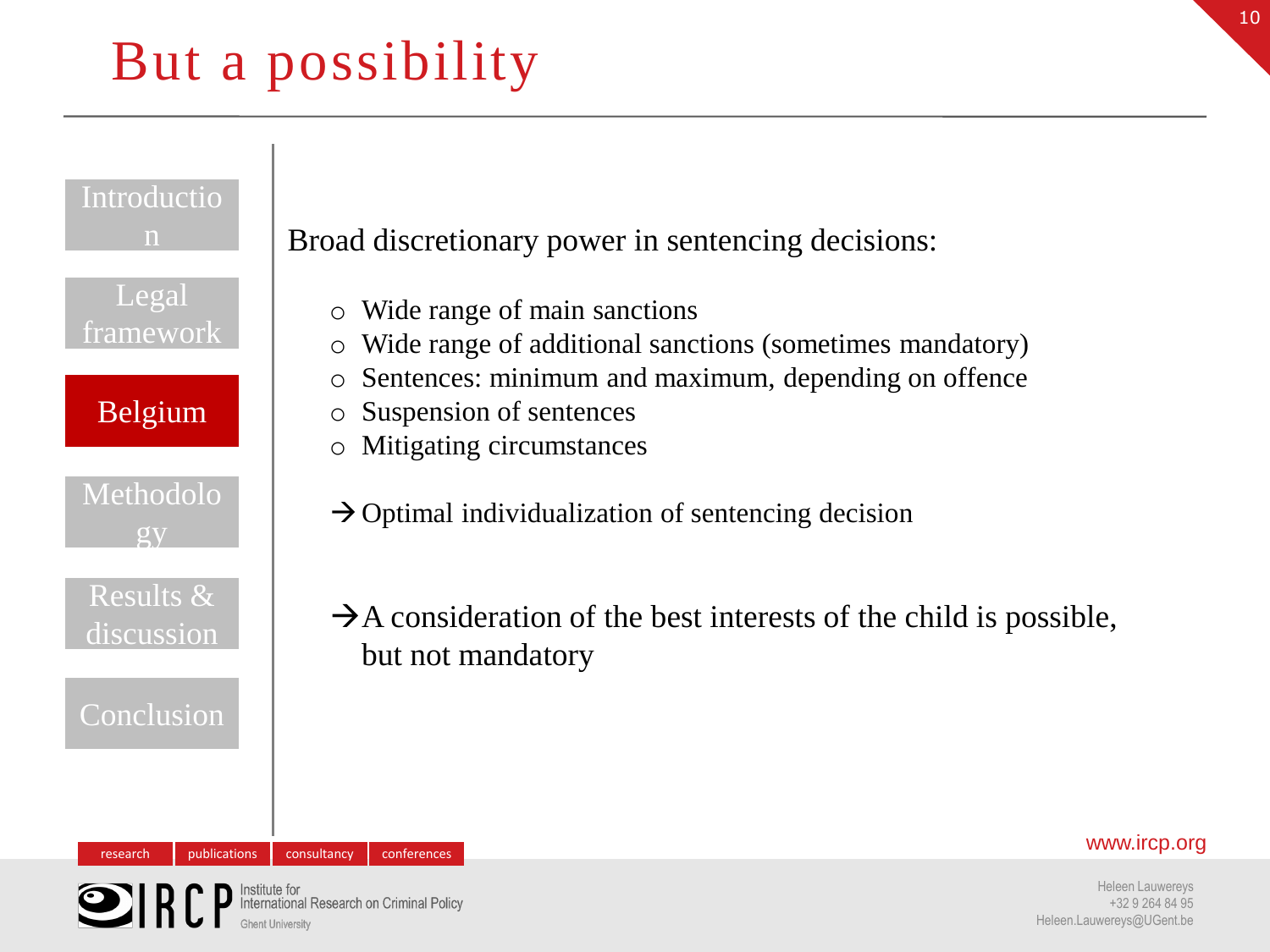# Belgian sentencing studies

 $\bigcirc$ ir

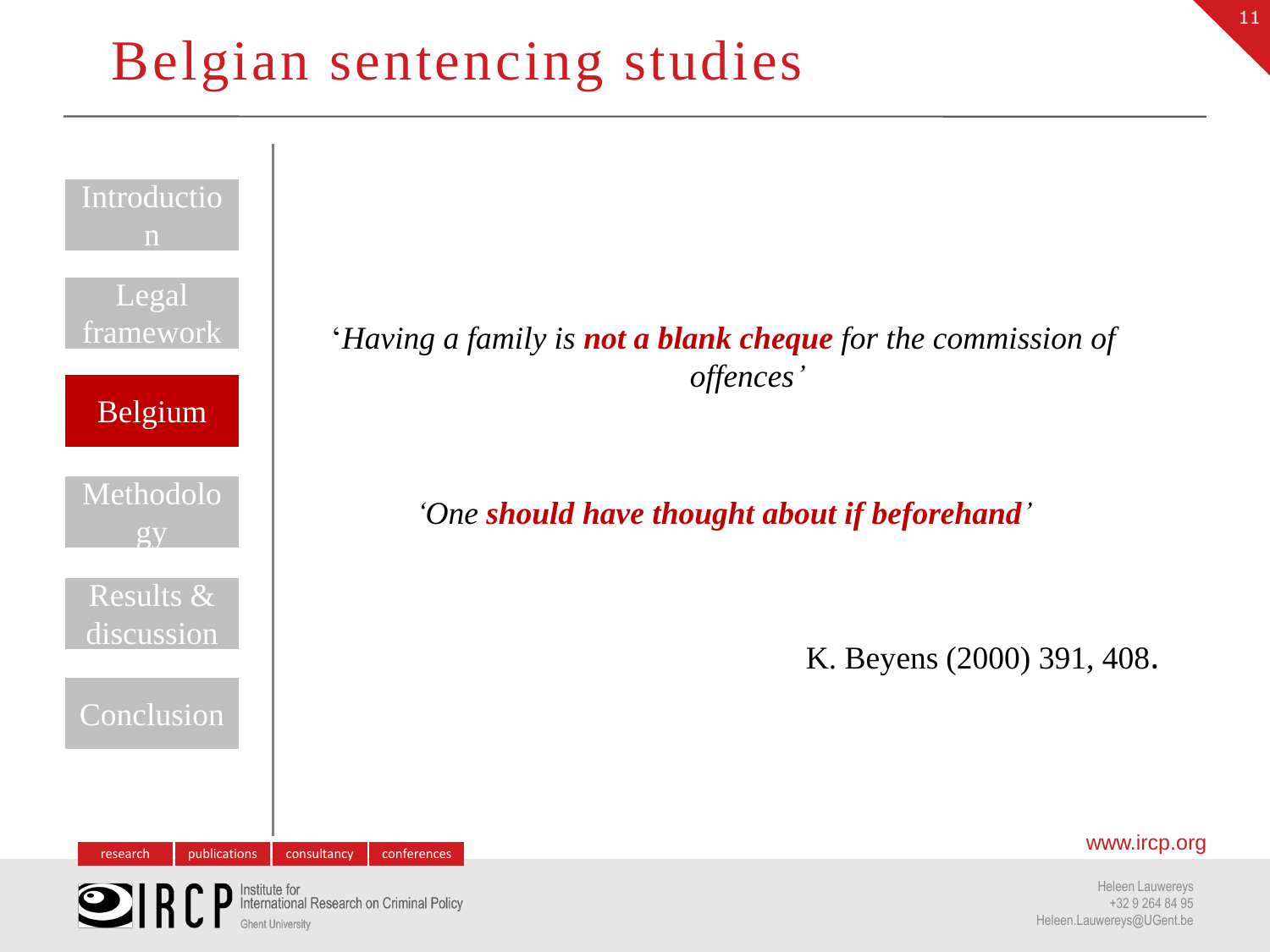# Research hypothesis

Institute for<br>International Research on Criminal Policy

 $\bigcirc$ IRI

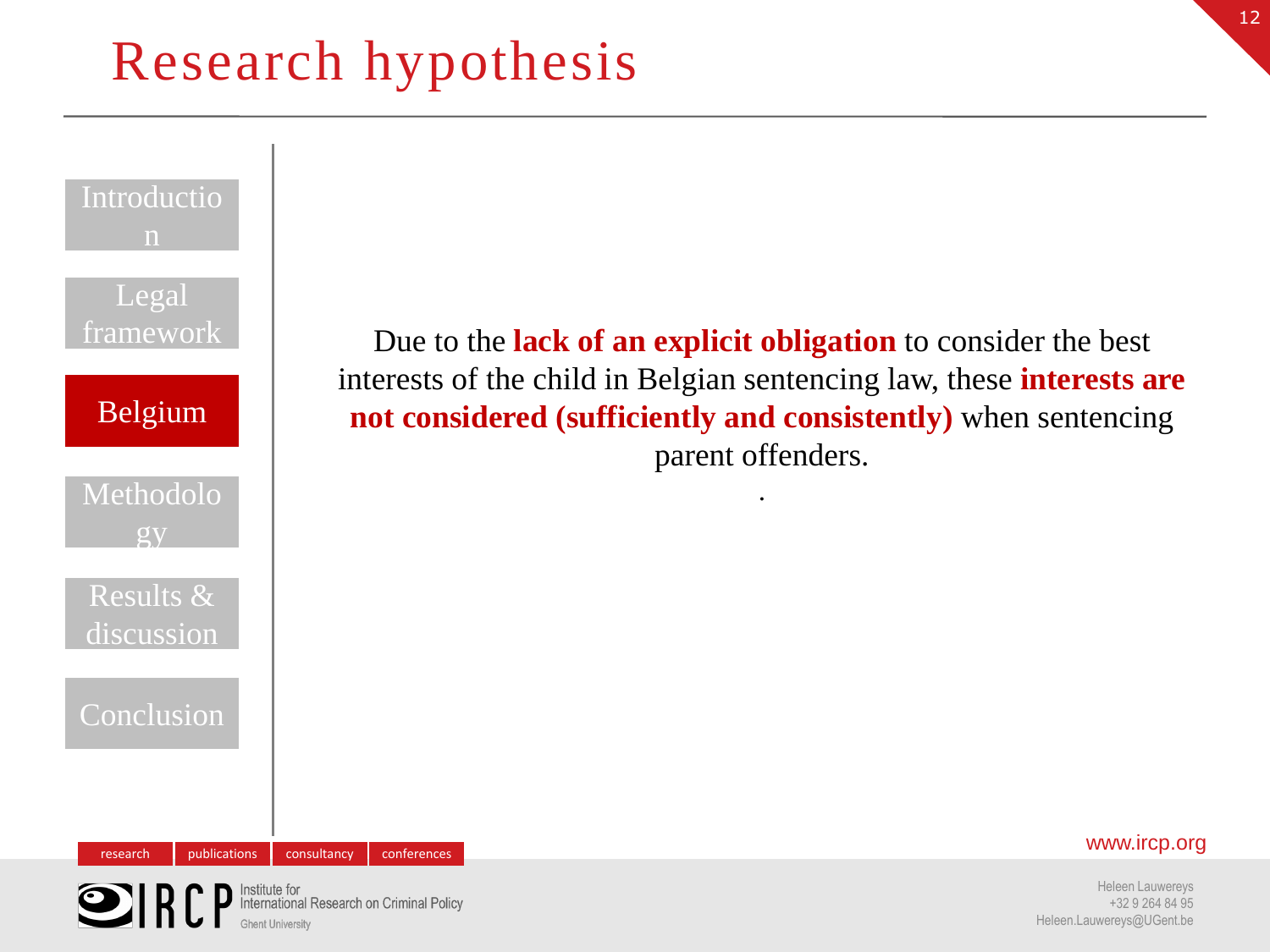# Qualitative in-depth interviews



Institute for<br>International Research on Criminal Policy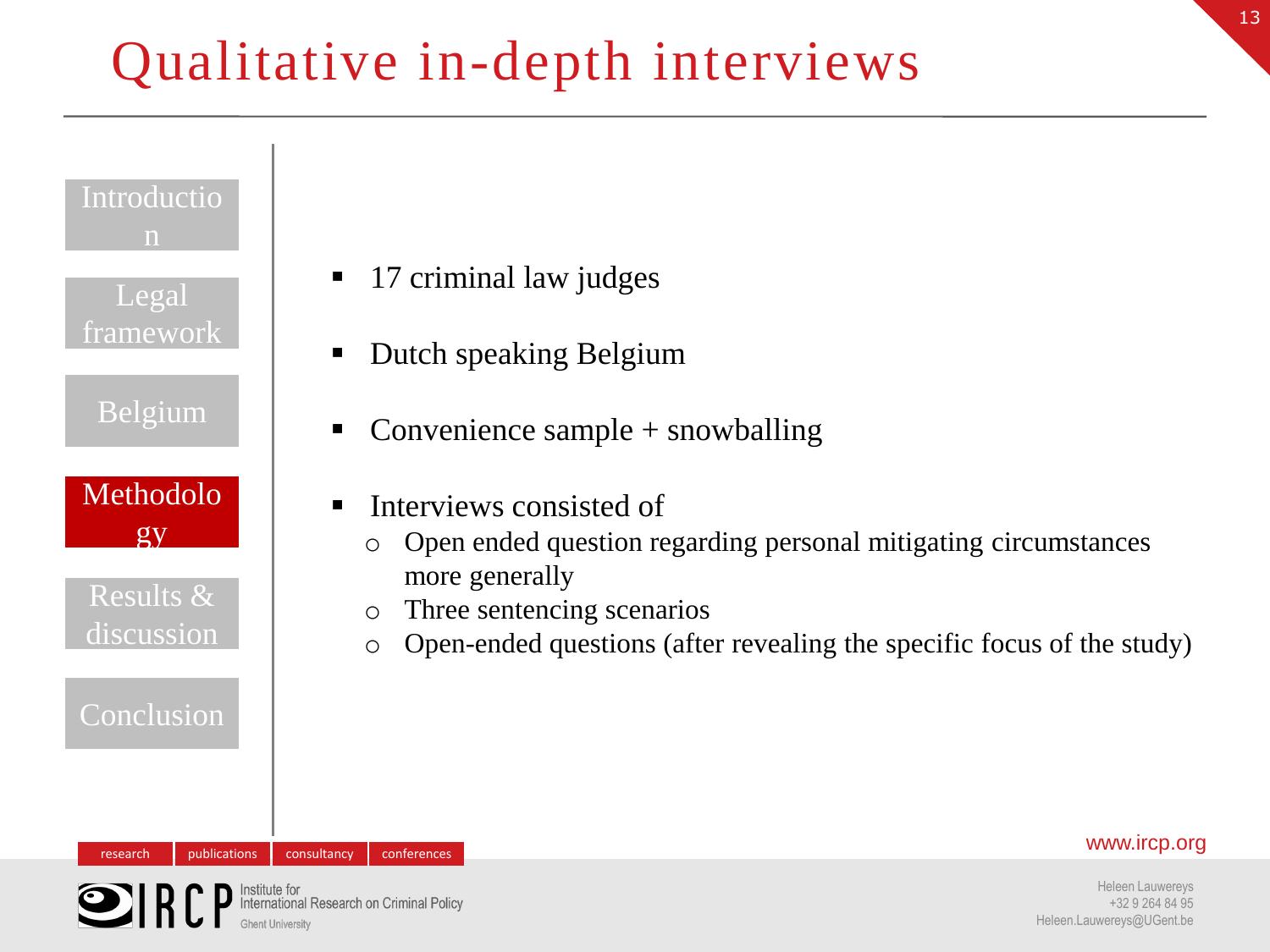# Little explicit & spontaneous attention

Introductio n

Legal framework

Belgium

Methodolo gy

Results & discussion

## Conclusion

### **Open question re. mitigating circumstances:**

- 7 respondents spontaneously mentioned the family situation and/or children of the accused person
- **1** respondent indicated this hardly has an impact in his sentencing decisions

### **Sentencing scenarios:**

- Family and/or children are often mentioned, but the precise role is not always clear
- Not mentioned by 2, 5, and 4 respondents respectively

### **Open questions:**

- 5 respondents would not /hardly consider the family/children of the accused
- Other respondents would consider the family situation and/or children

### research publications consultancy conferences conferences www.ircp.org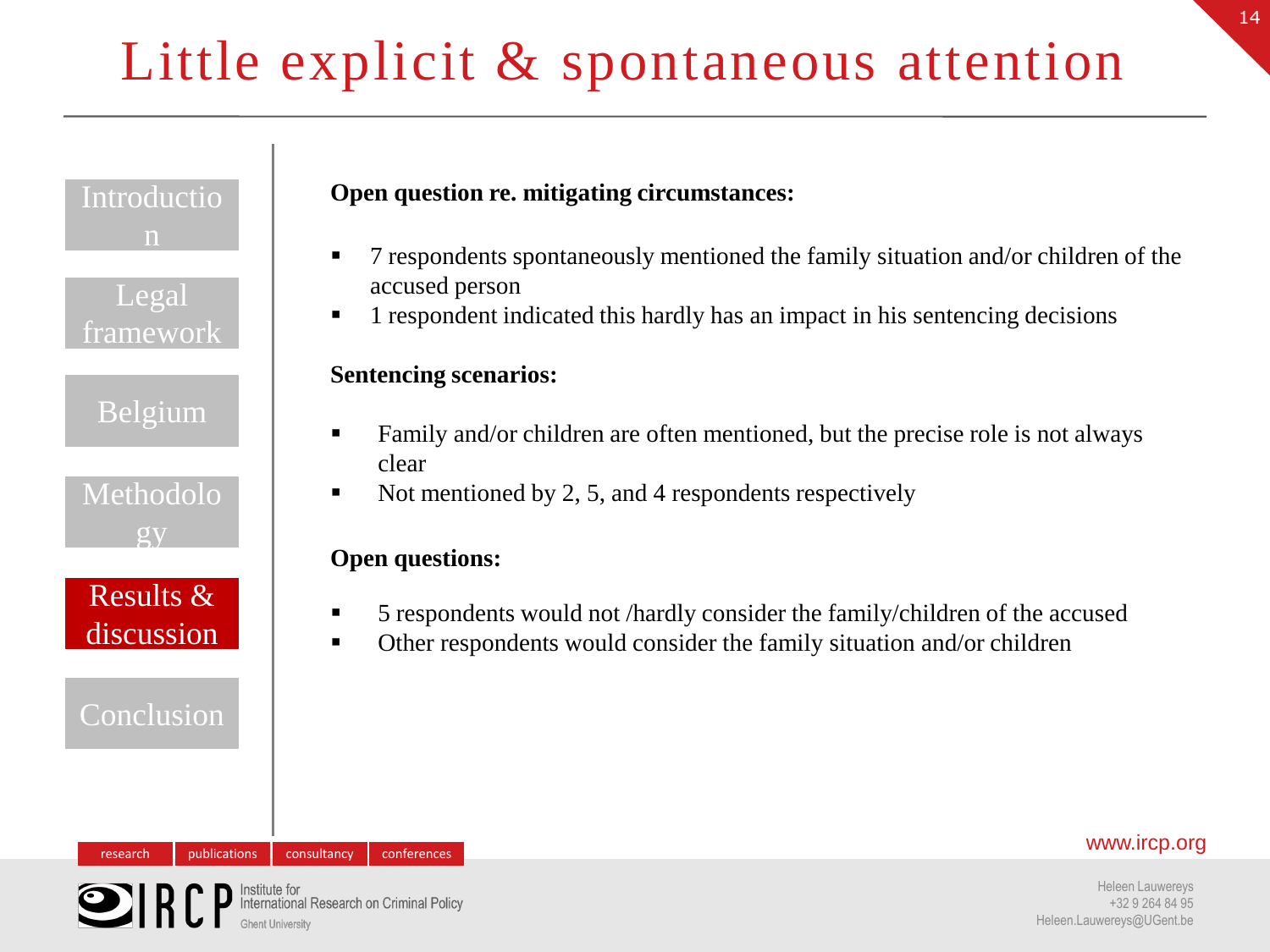# Best interests of the child versus family situation

Introductio n Legal framework Belgium Methodolo gy Results & discussion Conclusion

*'[…] the family context is, of course, important: if you have a child, you have something to fight for' (R1)*

*'if that person is really concerned with the upbringing of his children, his family will be a stabilising factor in his life, and might help him to stay on the right track' (R9)*

*'The second aspect we always look at is the family situation […] because someone's network is very important when assessing the risk to re-offending' (R5)*

research publications consultancy conferences conferences www.ircp.org

Heleen Lauwereys +32 9 264 84 95 Heleen.Lauwereys@UGent.be

onal Research on Criminal Policy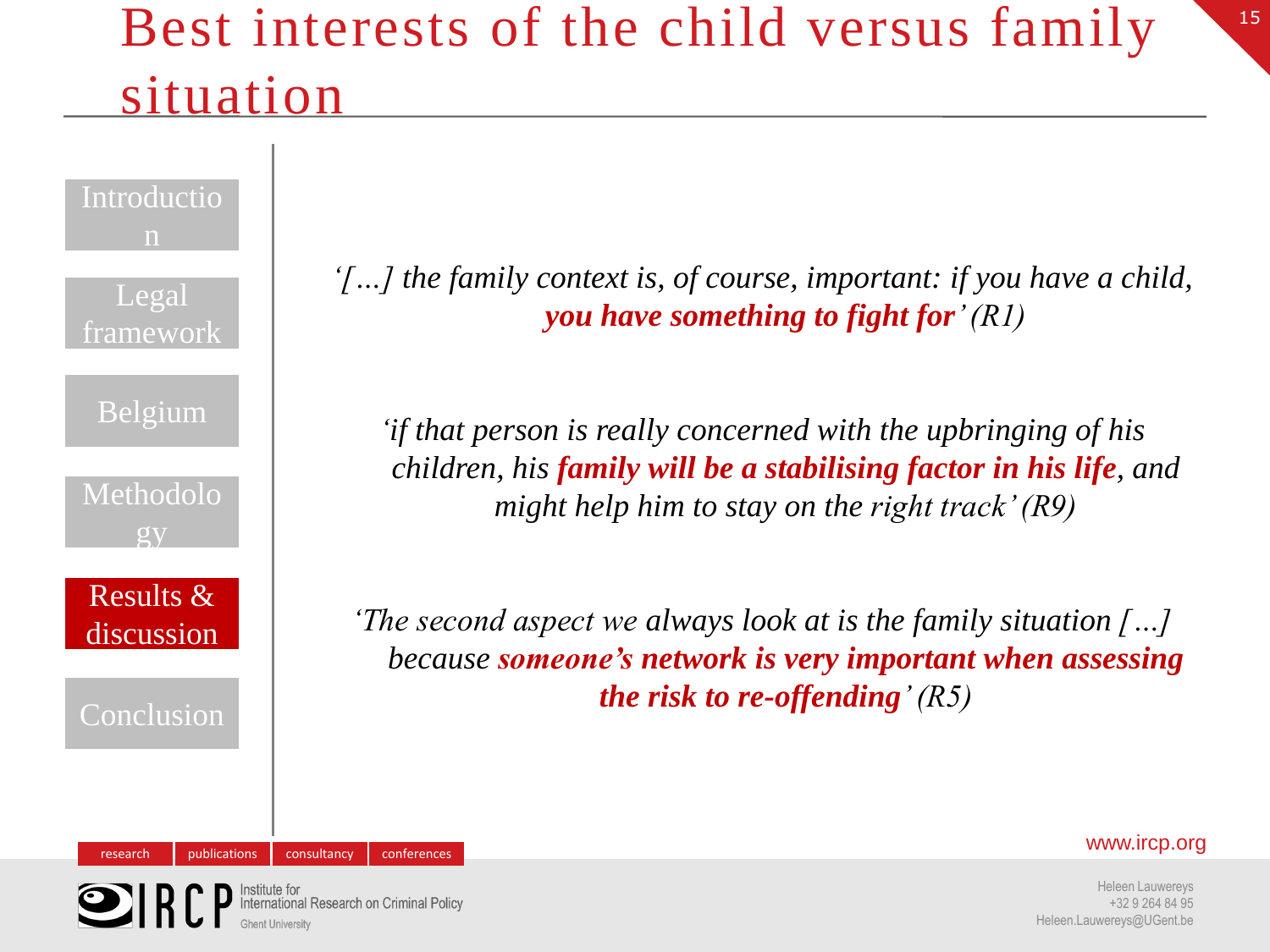| Introductio<br>$\mathbf n$<br>Legal<br>framework<br>Belgium<br>Methodolo<br>QV |              |             |             | 'A temporary care measure for the children, I don't find that<br><b>problematic actually</b> , because in life you have to organise<br>yourself for your children anyway. You can't be with your<br>children all the time. So whether you work at the bank, or<br>whether you are in prison' $(R4)$ |  |
|--------------------------------------------------------------------------------|--------------|-------------|-------------|-----------------------------------------------------------------------------------------------------------------------------------------------------------------------------------------------------------------------------------------------------------------------------------------------------|--|
| Results $\&$<br>discussion<br>Conclusion                                       |              |             |             |                                                                                                                                                                                                                                                                                                     |  |
| research                                                                       | publications | consultancy | conferences | www.ircp.org                                                                                                                                                                                                                                                                                        |  |



Heleen Lauwereys +32 9 264 84 95 Heleen.Lauwereys@UGent.be 16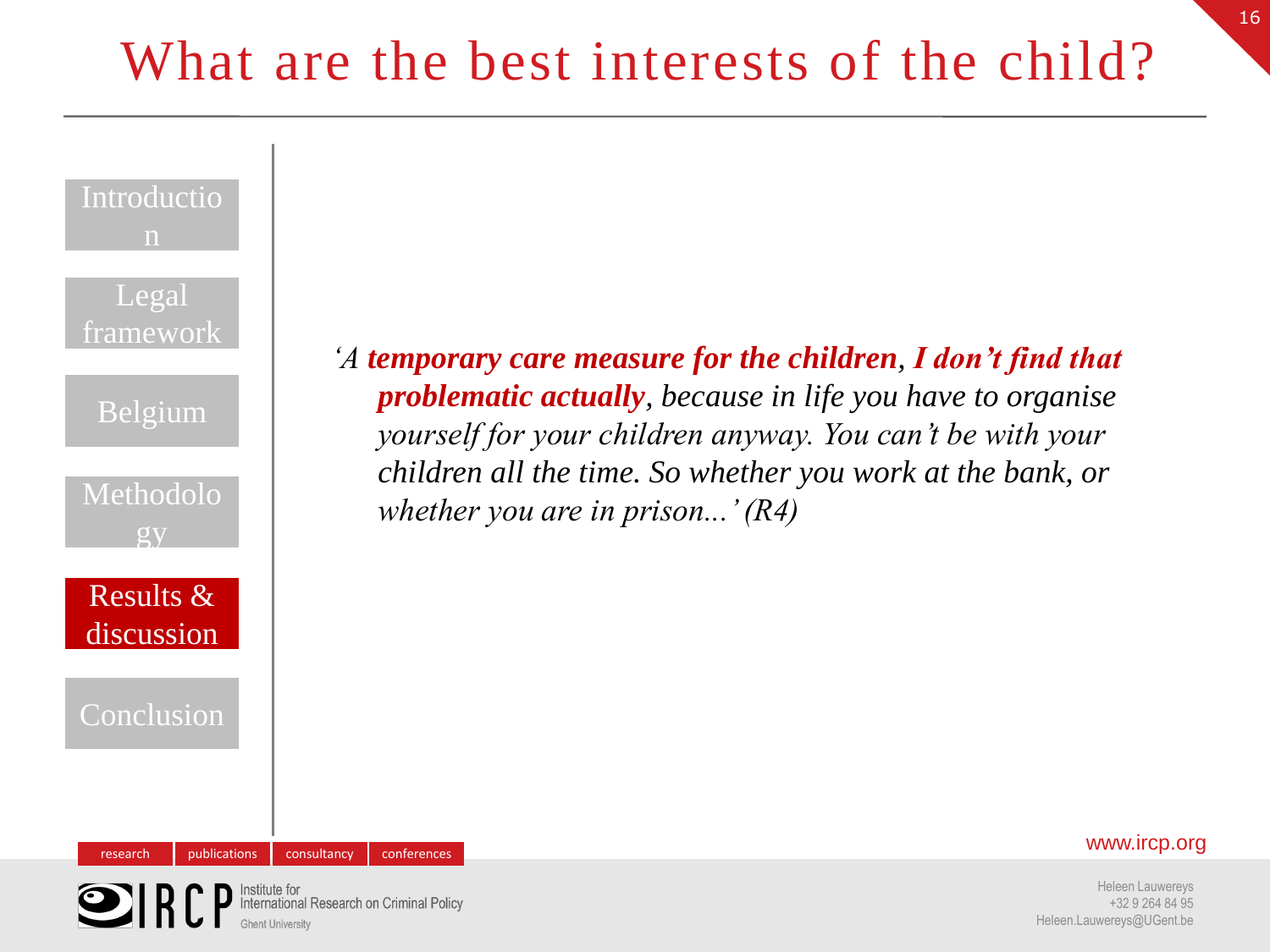

Institute for<br>International Research on Criminal Policy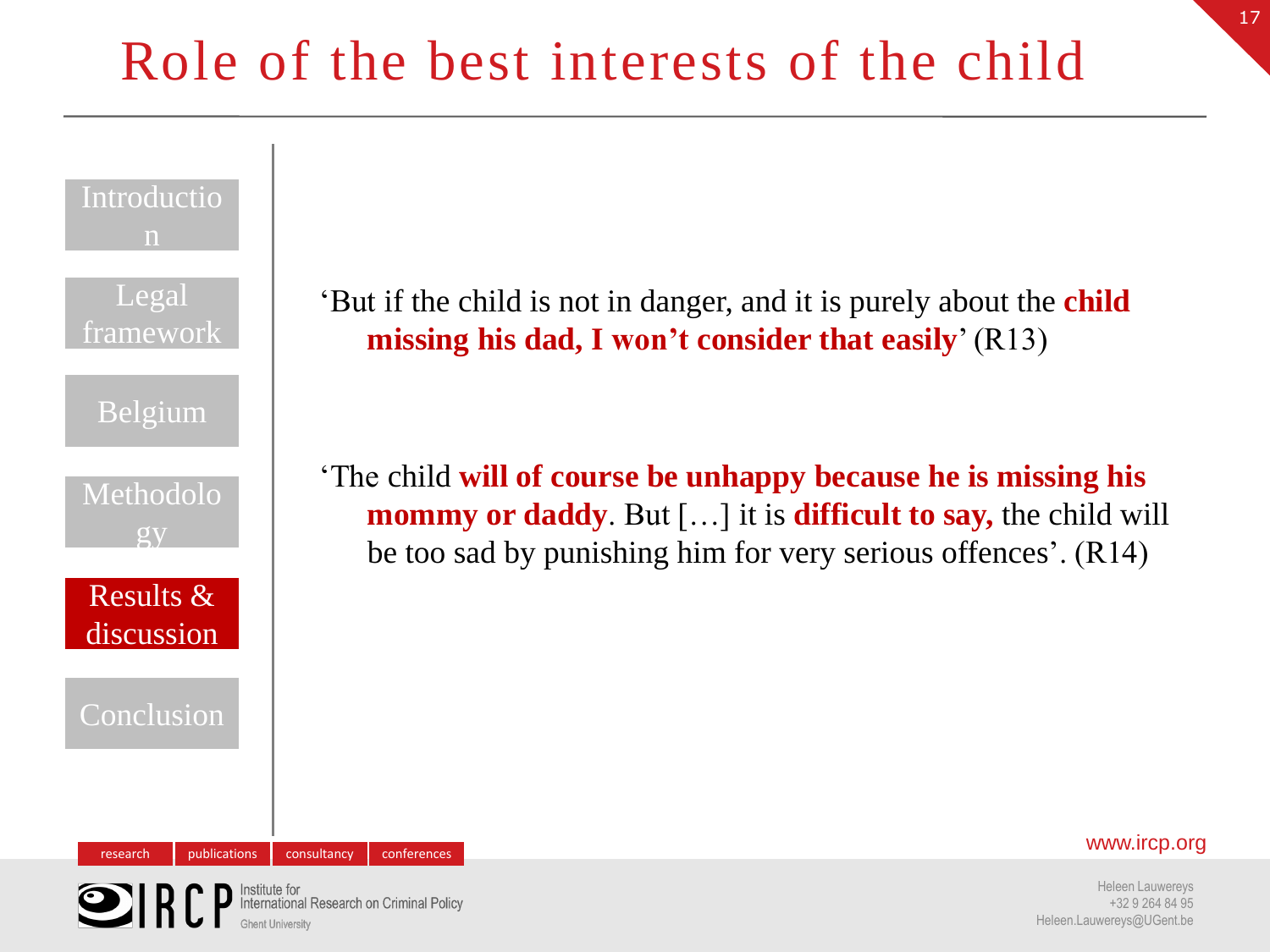# Role of the best interests of the child



Institute for<br>International Research on Criminal Policy

Heleen.Lauwereys@UGent.be

Heleen Lauwereys +32 9 264 84 95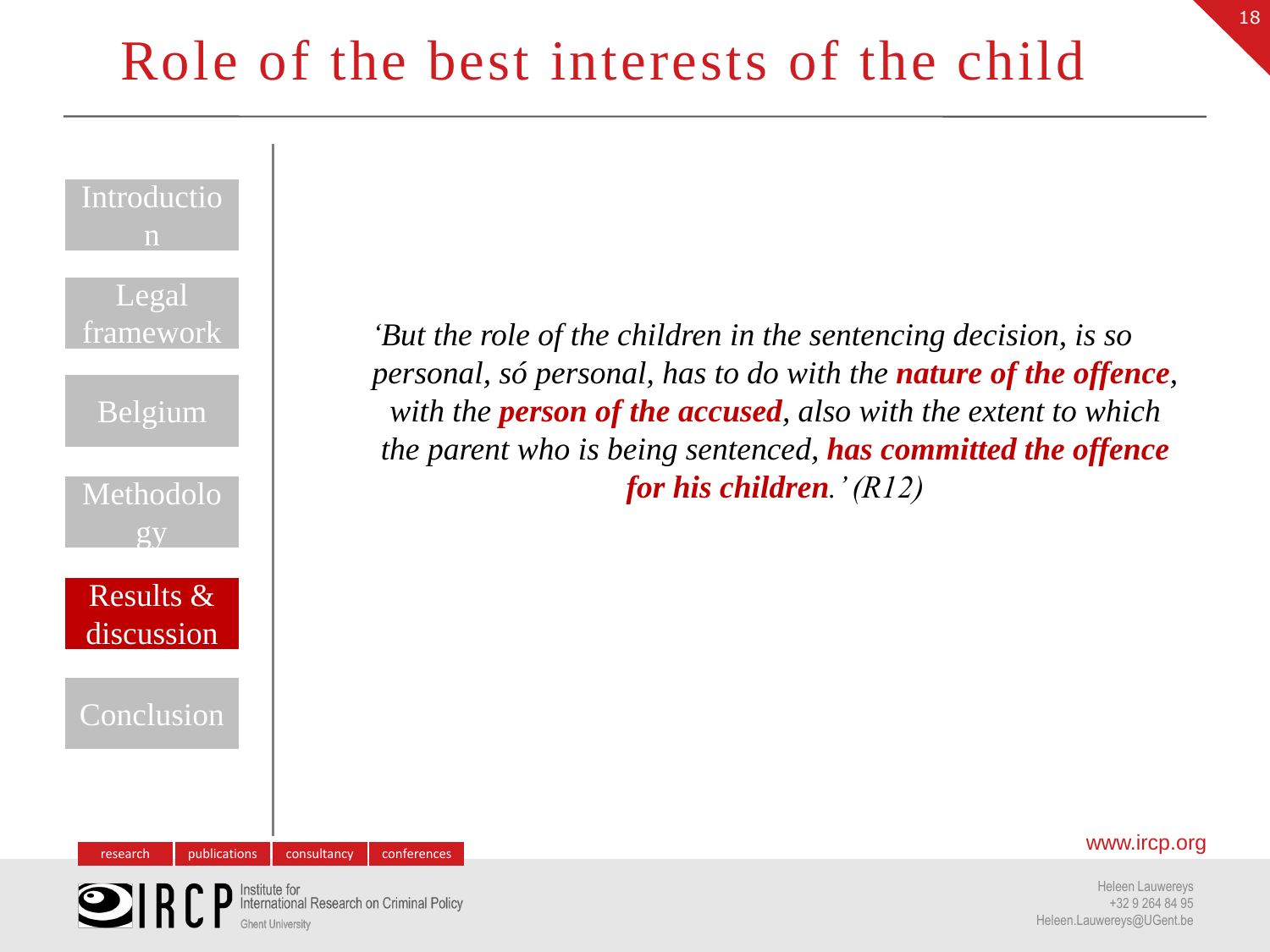# Counterarguments

Institute for<br>International Research on Criminal Policy



'*it is often used as an excuse***'** (R2)

'*He caused it himself if he gets sentenced, he has his own responsibility. If there is a negative impact, that is his own responsibility, and his responsibility as a parent as well. He brought his children into this world, not me, as a judge.*' (R3)

*'Those who don't have children, and those who don't have a spouse, will never be able to invoke this argument. So I found this rather discriminatory regarding those accused persons who do not have this benefit'* (R8)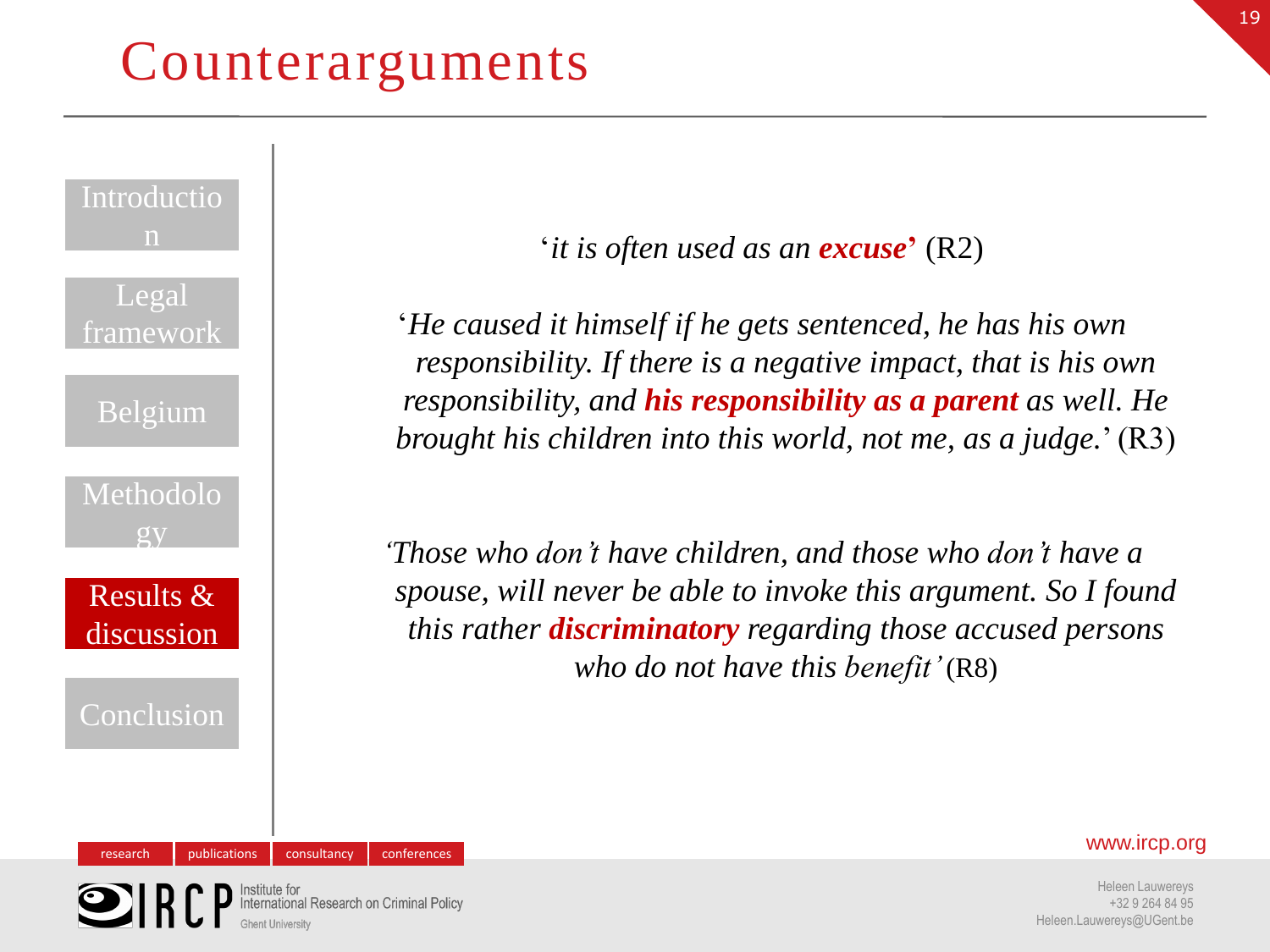# Counterarguments

Institute for<br>International Research on Criminal Policy

Introductio n

Legal framework

Belgium

Methodolo gy

Results & discussion

Conclusion

'*Children, are indeed problably victims of the sentencing decision, but […] they cannot be mitigating circumstances which alllow you to escape your sentence'* (R8)

*'They often say "I am father to three children", and often I reply "yes, sir, but you knew that already at the moment you committed the offences".' (R17)*

*'Because then you might say that you sentence an offender with children differently from someone who doesn't have children' (R12)*

research publications consultancy conferences conferences www.ircp.org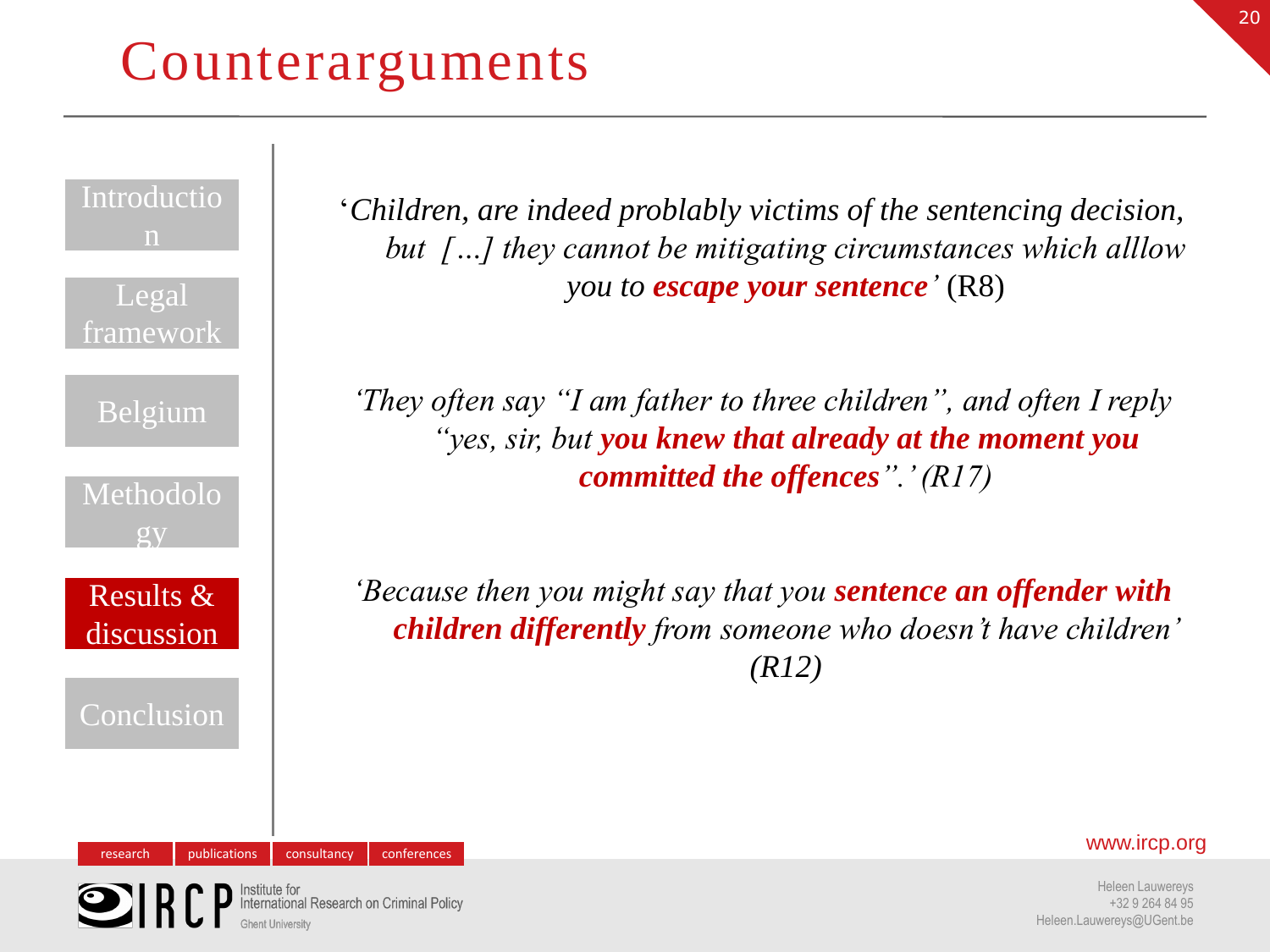# Need for explicit best interests obligation



nternational Research on Criminal Policy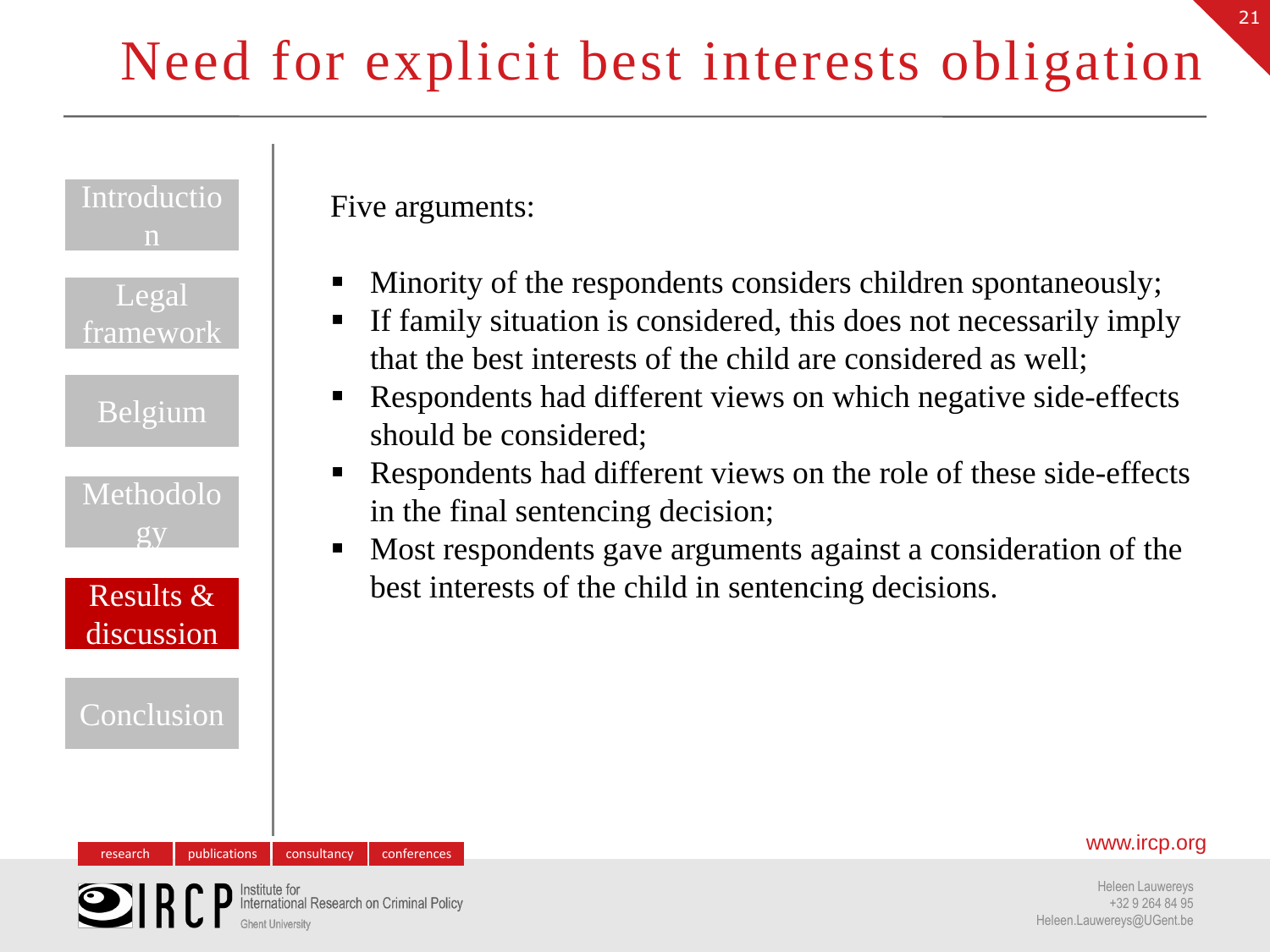# Outstanding questions and recommendations

### Introductio n

Legal framework

Belgium

Methodolo gy

Results & discussion

**Conclusion** 

What are the best interests of the child when sentencing parent offenders?

How can the principle of the best interests of the child be reconciled with the premises and aims of criminal law?

An obligation in itself is not sufficient: awareness-raising and training of magistrates is required



research publications consultancy conferences conferences www.ircp.org